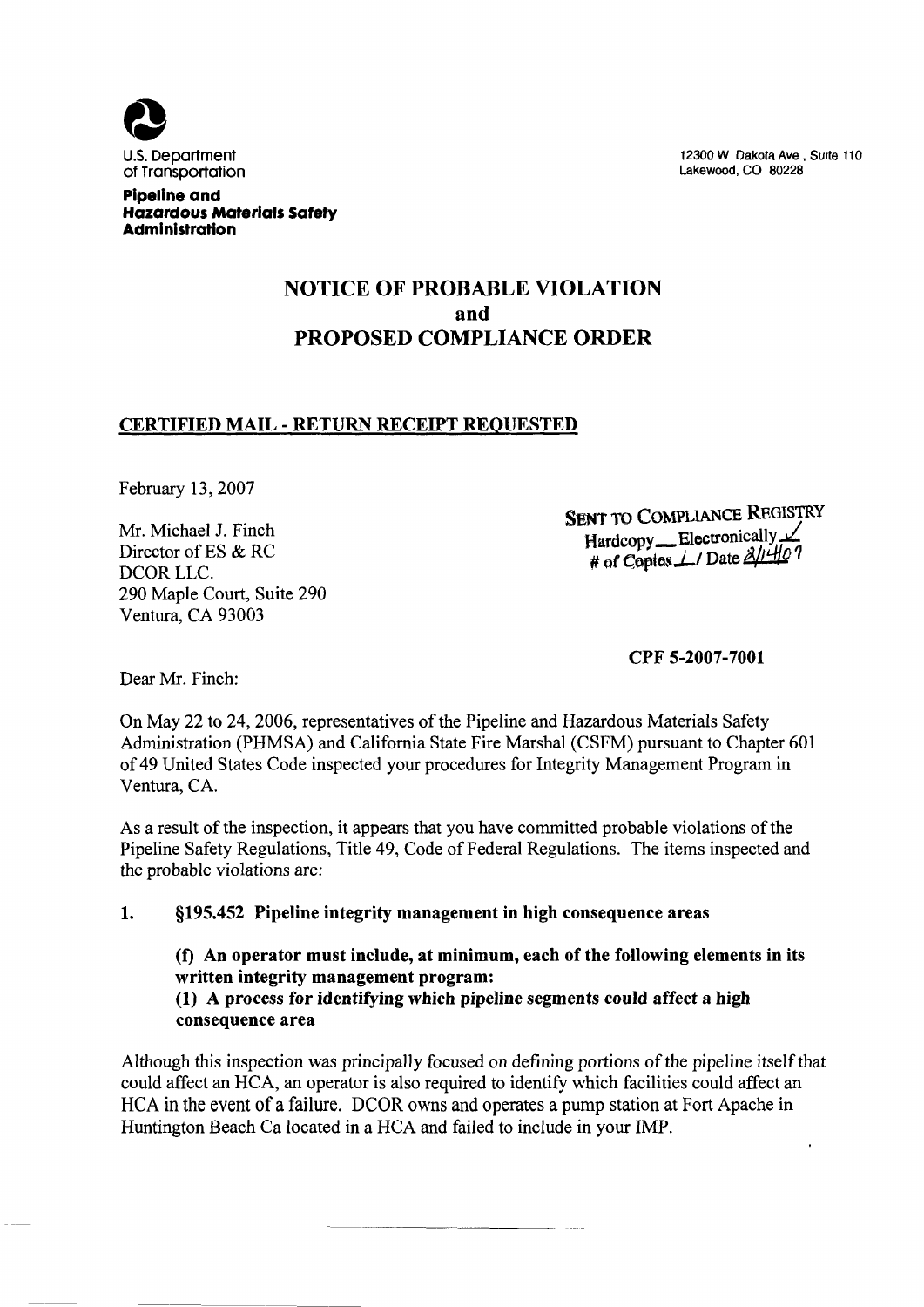### Proposed Compliance Order

Pursuant to 49 United States Code \$ 60118, the Pipeline and Hazardous Materials Safety Administration proposes to issue a Compliance Order to DCOR LLC. Please refer to the Proposed Compliance Order that is enclosed and made a part of this Notice.

### Response to this Notice

Enclosed as part of this Notice is a document entitled Response Options for Pipeline Operators in Compliance Proceedings Please refer to this document and note the response options. If you do not respond within 30 days of receipt of this Notice, this constitutes a waiver of your right to contest the allegations in this Notice and authorizes the Associate Administrator for Pipeline Safety to find facts as alleged in this Notice without further notice to you and to issue a Final Order.

In your correspondence on this matter, please refer to CPF 5-2007-7001 and for each document you submit, please provide a copy in electronic format whenever possible.

Sincerely. Chris Hoidal

Director, Western Region Pipeline and Hazardous Materials Safety Administration

Enclosures: Proposed Compliance Order Response Options for Pipeline Operators in Compliance Proceedings

cc: PHP-60 Compliance Registry PHP-500 H. Monfared  $(\frac{1}{2}117394)$